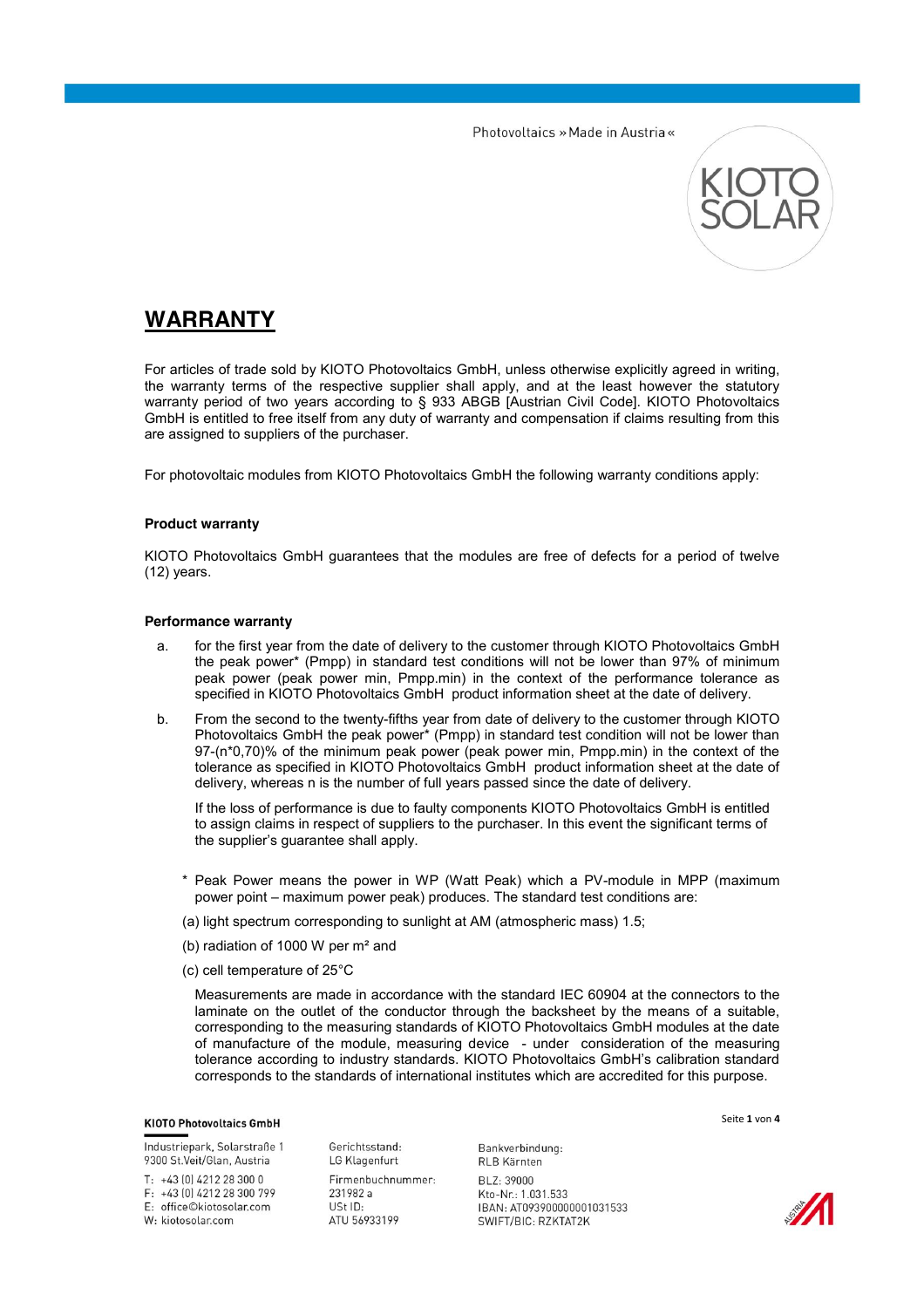

# **Warranty and guarantee prerequisites**

The product warranty and performance warranty from KIOTO Photovoltaics GmbH assume that:

- a) according to the proper discretion of KIOTO Photovoltaics GmbH the damages being claimed are due to material or manufacturing defects which are under the influence of KIOTO Photovoltaics GmbH;
- b) the installation of the PV solar modules supplied has been undertaken according to the assembly instructions in the respective valid version;
- c) the assembly has been carried out by a licensed specialist company (plant construction, electrical installer or fitter);
- d) KIOTO Photovoltaics GmbH was informed in writing immediately the defect appeared and that KIOTO Photovoltaics GmbH or its agents was given the opportunity of examining the objections on the spot immediately any defects appeared;
- e) written confirmation exists of proper maintenance and an annual inspection and servicing by a specialist company licensed to do this; (confirmation of the works carried out to be submitted when the warranty claim is asserted);
- f) there is no surface interference (e.g. by fine sand dust);
- g) the upper surface has been cleaned annually using only water, without chemical additives, with the date and extent of the cleaning being documented in writing;
- h) the model- and serial number of the product have not been changed, cleared, removed or made unreadable and the identification of the product is clearly possible;
- i) the damages are not attributable to a reason excluded in 7.3.2.

When asserting warranty and guarantee claims the original invoice is to be attached and the delivery date, module type and serial number must be stated. The occurrence of an incident, covered by warranty, due to the fact that the performance guarantee specified under II. has fallen short, must be demonstrated by the presentation of a measurement report by a recognised expert or institute. The measuring tolerance will be taken into account to the favour KIOTO Photovoltaics GmbH. The measurement report must show the date of testing. When asserting claims the date of testing shown in the measurement report relating to the reduced performance must be no more than 2 months old. KIOTO Photovoltaics GmbH reserves the right to prove by means of measurement undertaken by KIOTO Photovoltaics GmbH or a measurement undertaken by a third party instructed by KIOTO Photovoltaics GmbH that contrary to the measurement report submitted the guaranteed performance does indeed exist. If the measurement instructed by KIOTO Photovoltaics GmbH leads to the conclusion that the aberration is admissible according to II. or that there is no aberration, then KIOTO Photovoltaics GmbH is entitled to ask the purchaser to reimburse the third party's costs.

Warranty and guarantee claims will expire six months after the incident covered by guarantee comes to light. However the period of limitation will end at the latest with the expiry of 10 or 25 years (depending on how high the decline in performance turns out to be according to the measurement report) from the day of delivery of the module.

#### **KIOTO Photovoltaics GmbH**

Industriepark, Solarstraße 1 9300 St.Veit/Glan, Austria

 $T: +43[0]4212283000$ F: +43 (0) 4212 28 300 799

E: office©kiotosolar.com W: kiotosolar.com

Gerichtsstand: LG Klagenfurt Firmenbuchnummer: 231982 a USt ID: ATU 56933199

Bankverbindung: RLB Kärnten BL 7: 39000 Kto-Nr.: 1.031.533 IBAN: AT093900000001031533 SWIFT/BIC: RZKTAT2K

Seite **2** von **4**

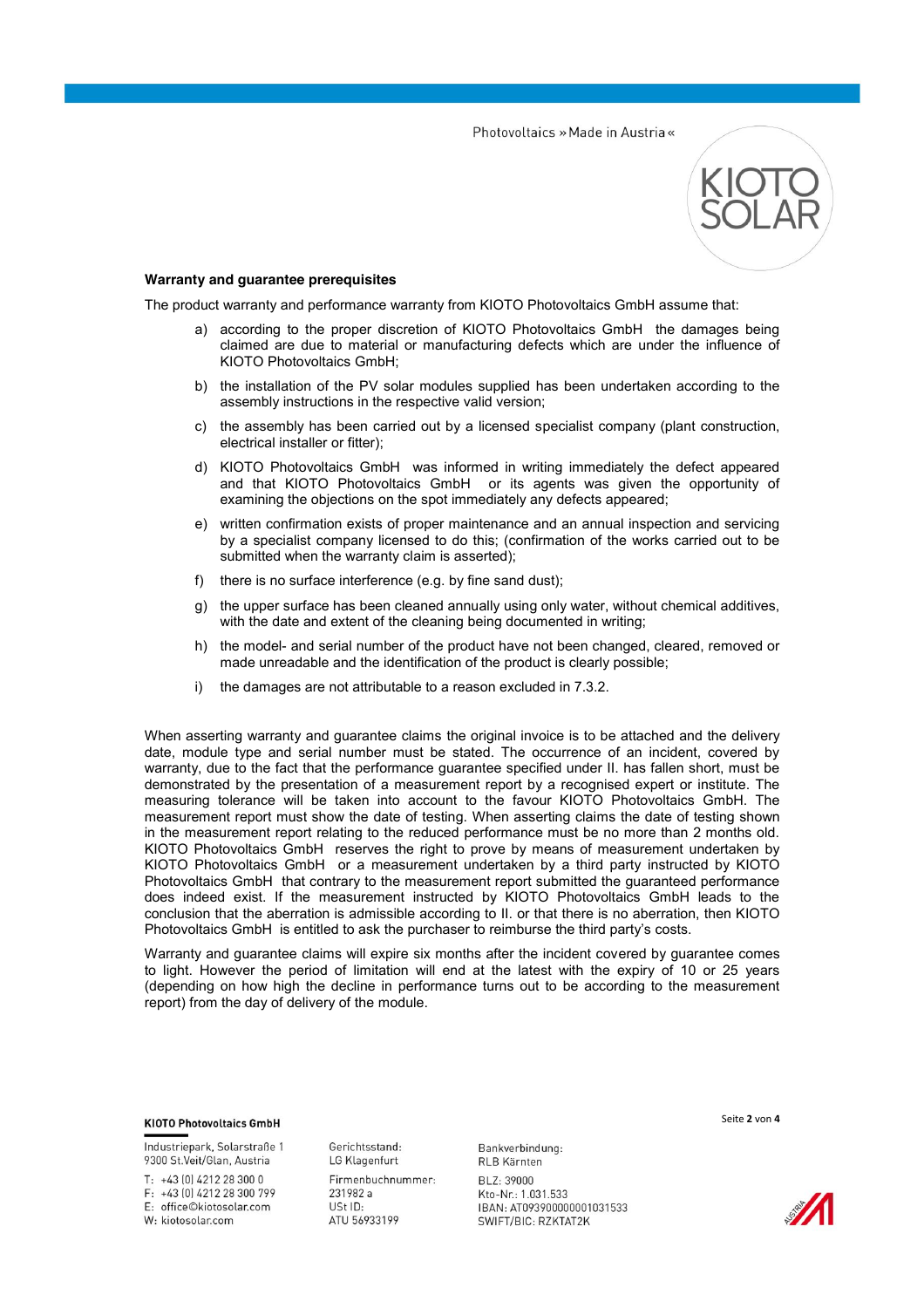

In respect of the performance guarantee under II., the entitlement to claim shall apply solely to the particular operator of the solar equipment at the time of the assertion of a claim under guarantee who has himself acquired the module for his own operation (and not for purposes of resale) or has acquired the building or realty on which the module was first mounted. Claims by intermediaries or installation companies or subsequent acquirers of the modules are not justified under this guarantee. The guarantee exists towards the operator, independently of contractual warranty claims towards the intermediary as vendor of the modules and of third party claims beyond the scope of the contract. Such claims will be neither limited, justified nor extended by this guarantee of KIOTO Photovoltaics GmbH. The guarantee is an independent, voluntary and gratuitous service by KIOTO Photovoltaics GmbH and has no effect on the agreements between KIOTO Photovoltaics GmbH and the purchaser. The provider of the guarantee and the addressee for all queries and claims in connection with incidents covered by guarantee is solely KIOTO Photovoltaics GmbH.

#### **Handling of warranty claims**

Warranty compliance shall take place at the choice of KIOTO Photovoltaics GmbH by repair of the purchase object, replacement of the defective parts, exchange of goods or price reduction. Should the faulty product not be produced any more at the time of the warranty claim, KIOTO Photovoltaics GmbH can provide a comparable product as replacement. In the case of a warranty claim there is no right for replacement by new or as good as new products. KIOTO Photovoltaics GmbH has the right to deliver used and/or repaired products as compensation. The purchaser's right to conversion is amicably ceded. The exchanged parts will enter into the ownership of KIOTO Photovoltaics GmbH. The wages and costs incurred for assembly and dismantling are to be borne by the purchaser unless the latter is a consumer in the sense of the Consumer Protection Act [KSchG]. This applies analogously to all guarantee agreements, in particular the performance guarantee. Further warranty claims shall not exist. In particular KIOTO Photovoltaics GmbH will not bear any further costs from this guarantee and shall not be liable for loss of profits or sales or other consequential damages caused by a defect. No extension of the guarantee shall occur through the reporting of a defect.

#### **KIOTO Photovoltaics GmbH**

Industriepark, Solarstraße 1 9300 St.Veit/Glan, Austria

 $T: +43[0]4212283000$ F: +43 (0) 4212 28 300 799 E: office©kiotosolar.com

W: kiotosolar.com

Gerichtsstand: LG Klagenfurt Firmenbuchnummer: 231982 a USt ID: ATU 56933199

Bankverbindung: RLB Kärnten BL 7: 39000 Kto-Nr.: 1.031.533 IBAN: AT093900000001031533 SWIFT/BIC: RZKTAT2K

Seite **3** von **4**